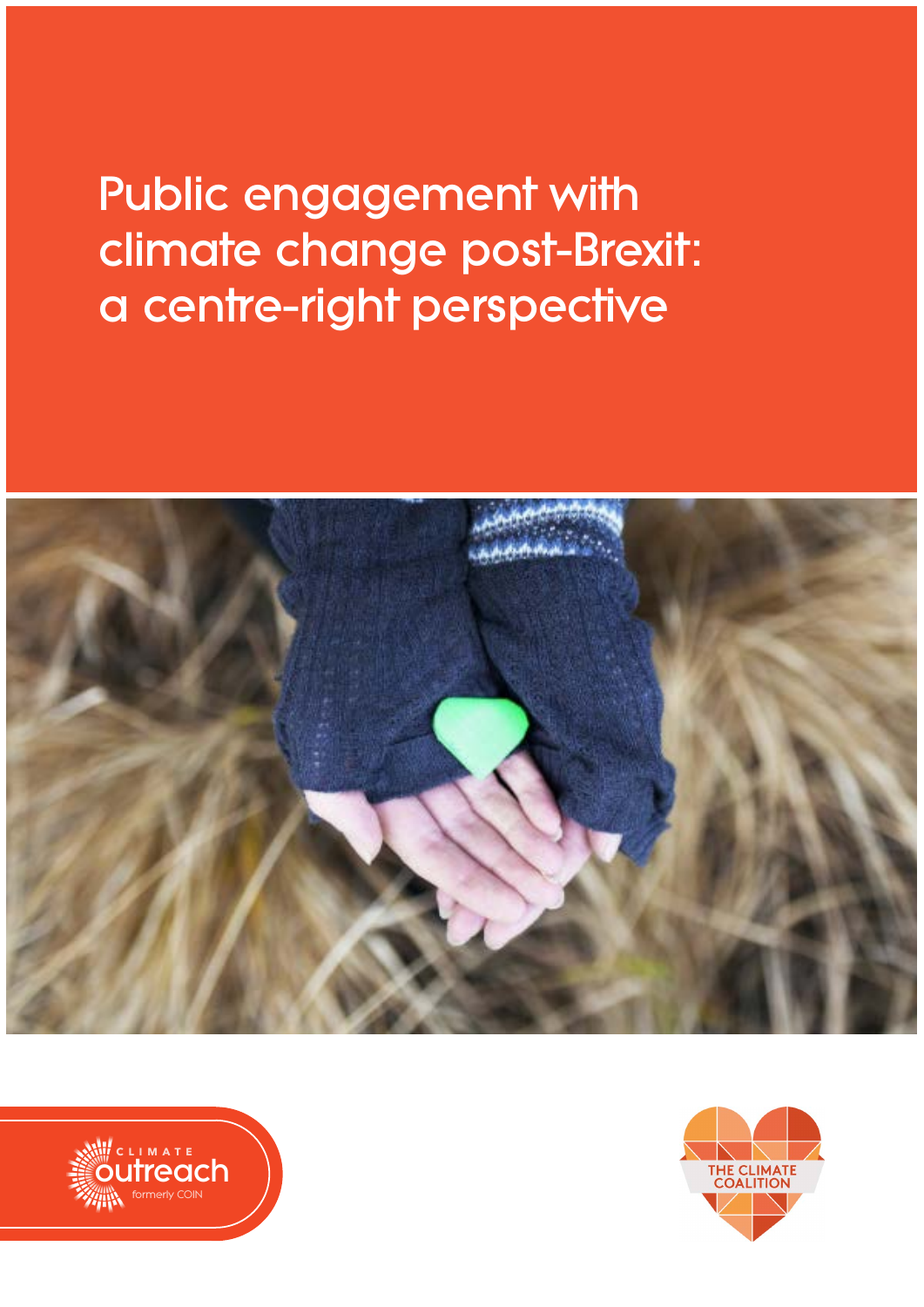## About Climate Outreach

[Climate Outreach](http://climateoutreach.org/) (formerly COIN) are one of Europe's leading experts on climate change communication, bridging the gap between research and practice. Our charity is focused on building cross-societal acceptance of the need to tackle climate change. We have over 12 years of experience helping our partners find their climate voice - talking and thinking about climate change in ways that reflect their individual values, interests and ways of seeing the world. We work with a wide range of partners including central, regional and local governments, charities, business, faith organisations and youth groups.

 $\vee$  The Old Music Hall, 106-108 Cowley Road, Oxford OX4 1JE, UK

+44 (0) 1865 403 334 [@ClimateOutreach](https://twitter.com/climateoutreach)

 $\Omega$  www.climate outreach.org

- 
- **@** [info@climateoutreach.org](mailto:info%40climateoutreach.org?subject=) **contains a climate Outreach in** Climate Outreach

## Project Team

#### **Authors**

**Lead author: Dr Christopher Shaw**, Senior Researcher, Climate Outreach **Contributing author: Dr Adam Corner**, Research Director, Climate Outreach

#### **Editing & Production**

**Anna Stone**, Project Coordinator, Climate Outreach **Léane de Laigue**, Head of Communications and Training, Climate Outreach **Elise de Laigue**, Designer, Explore Communications (www.[explorecommunications.ca](http://www.explorecommunications.ca))

## Our centre-right publications



**Communicating effectively with the centre-right about household energy-efficiency and renewable energy technologies**  March 2016



**How to talk climate change with the centre-right - An election guide** April 2015



**Starting a new conversation on climate change with the European centre-right** January 2015



**A new conversation with the centre-right about climate change** June 2013

## Acknowledgements

Many thanks to [The Climate Coalition](http://www.theclimatecoalition.org/) members [WWF](http://www.wwf.org.uk/) and [National Trust](https://www.nationaltrust.org.uk/) for their support in recruiting participants and providing venues for the workshops.

**Cover photo:** © [The Climate Coalition](http://www.theclimatecoalition.org/)

FEBRUARY 2017

**Cite as:** Shaw, C. and Corner, A. (2017). Public engagement with climate change post-Brexit: a centre-right perspective. Oxford: Climate Outreach.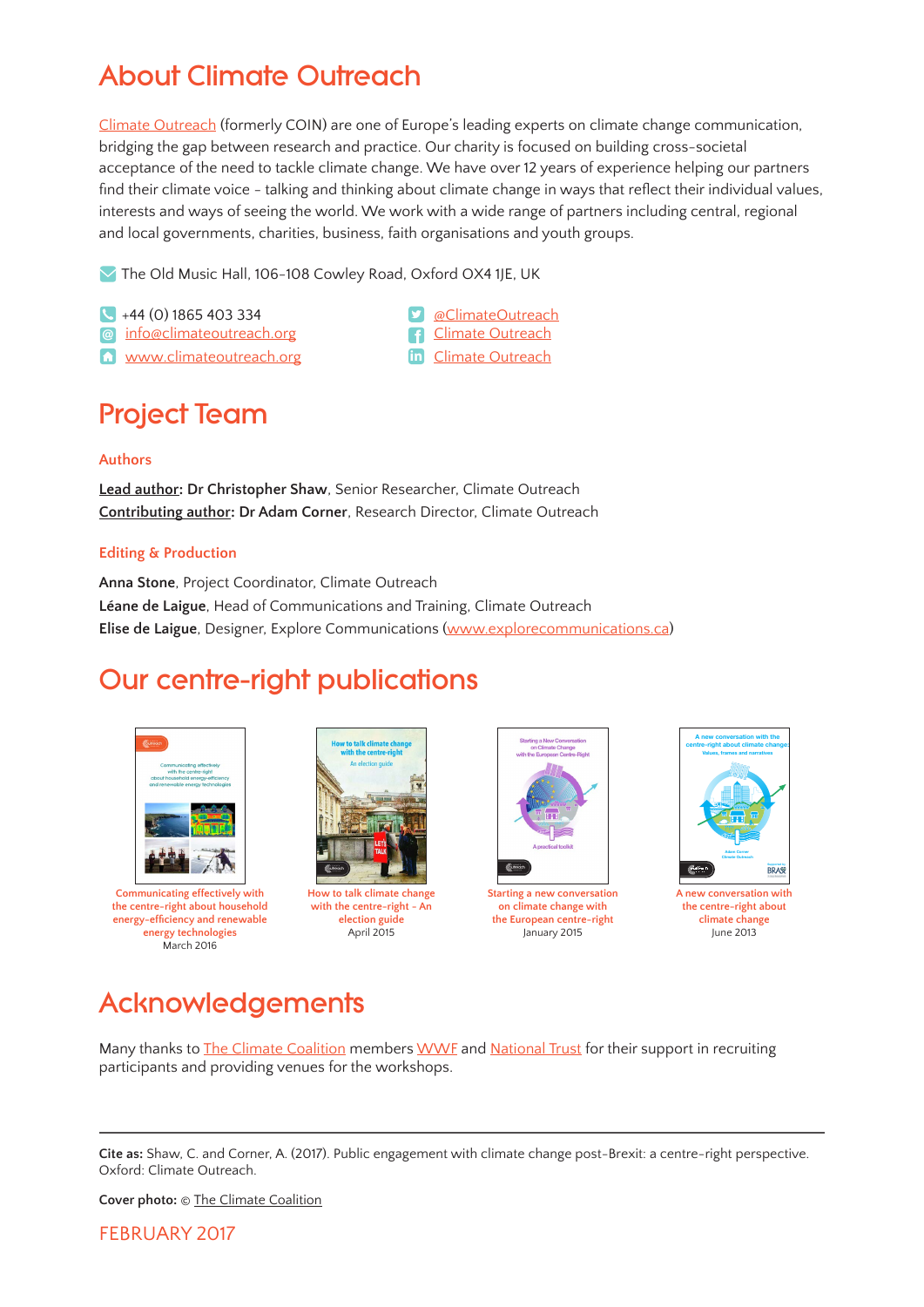# **Contents**

| Executive summary                              | $\overline{4}$ |
|------------------------------------------------|----------------|
| Methodology                                    | 6              |
| Findings                                       | 7              |
| Centre-right portrait                          | 9              |
| Core values and principles                     | 9              |
| What is loved and needs protecting?            | 12             |
| Whom do centre-right audiences trust?          | 13             |
| Diversity within centre-right audiences        | 13             |
| Attitudes to climate change                    | 14             |
| Language, frames and words to use and to avoid | 15             |
| Bibliography                                   | 18             |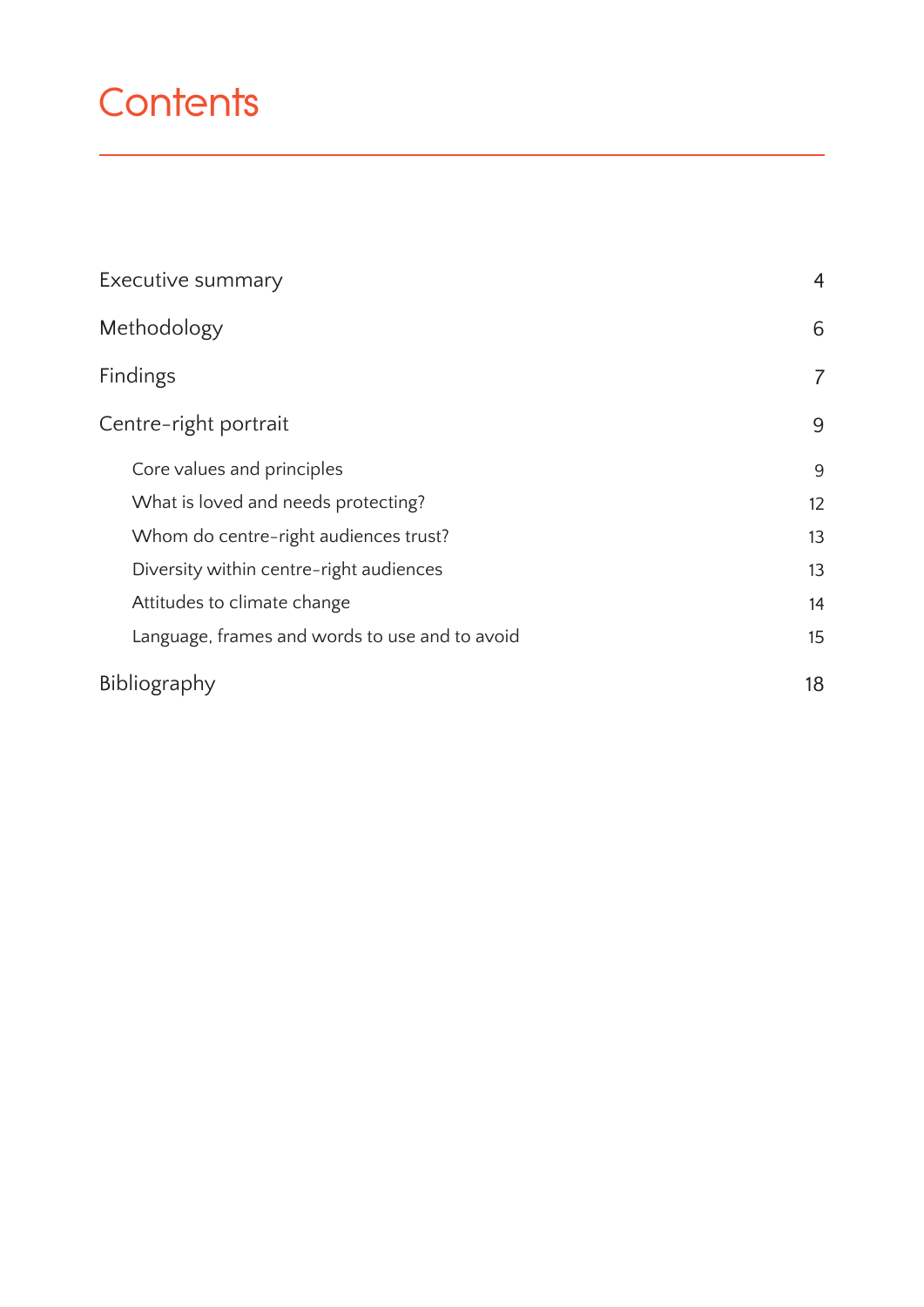## **Executive summary**

## **Background**

The Climate Coalition, a network of 100 non-governmental organisations (NGOs) and other civil society organisations, commissioned Climate Outreach to explore audience responses to climate change in light of Brexit, and as a follow up to Climate Outreach's [original research](http://climateoutreach.org/resources/how-narrative-workshops-informed-a-national-climate-change-campaign) informing the creation of the 'For The Love of' campaign in 2014. With a campaign focus on engaging new, harder-to-reach audiences, this research focused on people of centre-right values.

## **Recommendations**

### **Adapt to the post-Brexit landscape**

Participants were very distrusting of elites, large institutions and corporations - top-down messaging is a tough sell with centre-right audiences in this atmosphere. Instead, amplify trusted local (i.e. non-elite) voices, emphasise the 'will of the people', and where there is a positive social norm (e.g. majority support for a policy or issue), highlight it: expert opinion is not currently held in high regard. Many of the centre-right feel bolstered and empowered by the Brexit vote. Identify opportunities for tying in this new found confidence to messages of energy independence and control over the decisions affecting our future.

### **Places are important - but human relationships even more so**

Special places and landscapes are valued, but it is the human relationship to them that matters. What makes people proud of their country is its people, our freedoms and the tolerance we show to each other. Britishness is about the 'software' more than the 'hardware' of the nation. People like language that stresses we are all in this together and everyone is doing their bit. Use messaging which speaks to that shared sense of pride in who we are as a people, and which reflects that belief and optimism. 'Can do' language (which avoids overclaiming) is empowering and feeds into the respect for people who get on, do something with their lives and make a difference for the better.

### **Be conscious of how people think about new technologies when talking about the switch to clean energy**

The idea of protecting the purity of the family and our environment was a prominent theme. Technology was as much a threat to this purity as pollution. Therefore, be careful in the promotion of new technologies (phones, tablets, smart meters, etc.) as part of the solution. These are often seen as taking time away from the family.

### **Stress continuity, not change**

Use language which talks of continuity and familiarity rather than radical and rapid change. Present changes as continuations of previous familiar and accepted improvements in people's lives. Talk about clean energy as the next step in the steady progress that has made Britain a successful country.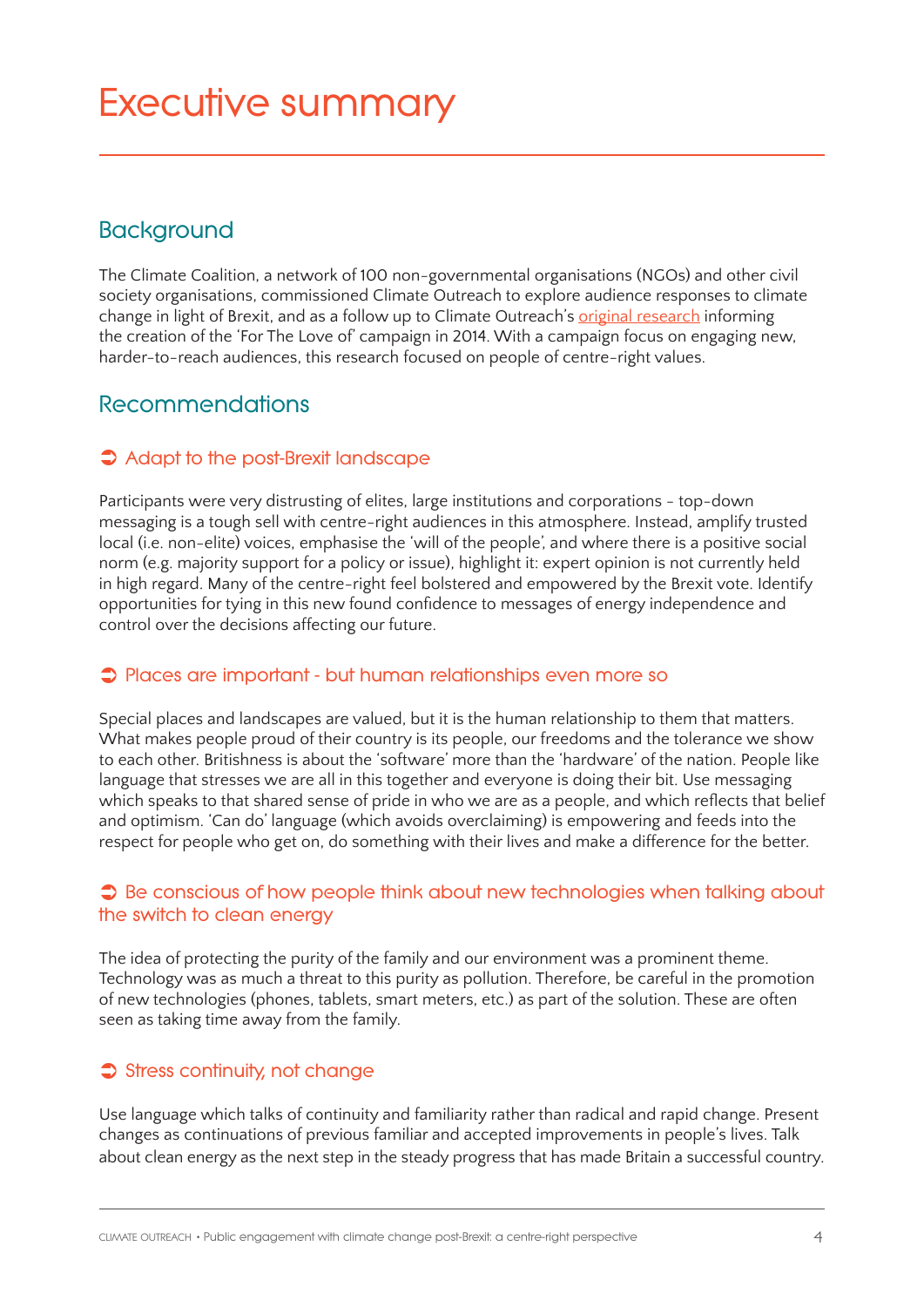### **Promote the 'simplicity' of sustainability**

We observed a palpable sense of frustration with the pace and demands of modern life - the impact of a 24/7 society on work patterns and new technologies coming between people, families and communities. Family mealtimes were precious moments, a simple pleasure which provided a space where families could come together and return to a timeless ritual and tradition. Emphasise simplicity, and activities and behaviours which provide more opportunities for families to come together.

### **Make climate messages tangible and meaningful**

Climate change was not tangible or 'front of mind' for participants. This is a common finding across our research with the general public and is not unique to centre-right audiences. This means it is important to anchor campaign messages by foregrounding recognised, tangible, localised issues, such as reducing air pollution. Starting with local, recognised issues can provide a means for opening up conversations about broader longer term environmental issues such as climate change. Make it clear that climate change is important for the same reason that these issues are important: cleanliness, health and responsibility to future generations.

#### **Nostalgia can be as powerful as a 'bright future': position clean energy as a responsibility and duty to those who follow**

The feeling that something has been lost was a recurring theme in the discussions. Participants described a sense of sadness that children did not go out and play in nature as they used to. Thoughts about lost traditions became crystallized into a desire to pass on to others the joys and adventures of pre-social media childhoods. Use messaging which links a clean energy future to the opportunities for children to have those same experiences which many people feel nostalgia for.

### **Focus on the importance of maintaining a 'balance'**

A consistent theme in conversations with the centre-right is a desire for balance. This is a ubiquitous frame which this audience wants to see reflected across a wide range of social activity, including but extending beyond climate change policy. For example, changes in the weather can be referred to as the climate being 'out of balance'. Balance is also a desirable personal value; people should not just take but also give something back to society and the economy.

#### **Be humble, not hubristic, with claims about renewables**

Positive and ambitious messages were well received in the context of post-Brexit optimism about Britain's future. However, the *"100% clean energy within a generation is 100% possible"* message was consistently rejected because '100% clean energy' was not seen as realistic or achievable. In line with findings from our other centre-right work, it is important to be honest and open about the benefits and challenges of making the shift to renewables. Ensure messages are moderate and balanced in the claims made for renewable energy. Big claims about the transformation of energy systems may backfire.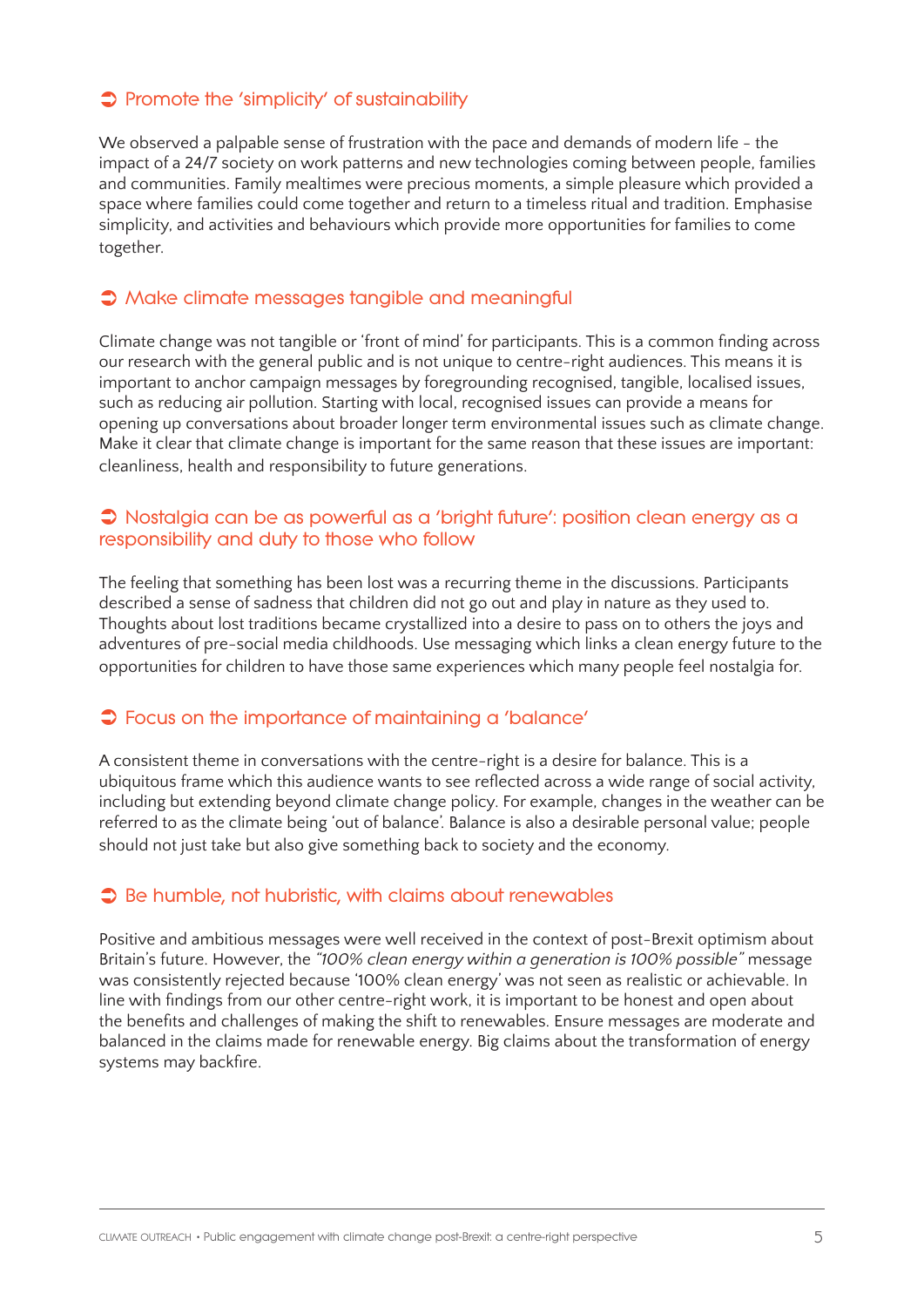# **Methodology**

As part of this research, two workshops were held in Birmingham and Woking on 17 and 22 August 2016, with a total of 22 participants with a centre-right political perspective. The workshops were sponsored by Climate Coalition members National Trust and WWF, both of whom have memberships that include significant numbers of centre-right supporters.

Professional recruiters used an initial online screening process to find potential participants who self-identified as centre-right or moderately right wing. The recruiters then conducted a further screening process, carrying out phone interviews with potential candidates which included a series of 10 questions relating to core centre-right values. The recruitment process also ensured that participants reflected the typical membership of WWF and National Trust. The participants at the workshop sponsored by the National Trust in Birmingham all indicated that protection of the country's cultural heritage and conservation of areas of natural beauty was an important principle in their lives. At the Woking workshop, held at the WWF Living Planet Centre, participants were selected if they agreed that the protection of endangered wildlife and valuing the natural world was an important principle in their lives. The participants were also selected with demographic diversity in mind, as reflected in the table below.

### *Table 1 - Demographic Profile of participant*

|                      | <b>Birmingham</b>                                                                             | <b>Woking</b>                                                                  |
|----------------------|-----------------------------------------------------------------------------------------------|--------------------------------------------------------------------------------|
| Average age          | 45 (youngest 19, oldest 72)                                                                   | 42 (youngest 29, oldest 58)                                                    |
| Gender               | 5 female, 7 male                                                                              | 6 female, 4 male                                                               |
| Ethnicity            | 10 white, 2 black                                                                             | 1 Indian Asian, 2 mixed, 7 white                                               |
| Employment<br>status | 2 unemployed, 2 retired, 2 leisure<br>industry, 5 professional/managerial,<br>1 self-employed | 2 managerial, 2 retired,<br>1 manual worker, 1 home maker,<br>4 clerical/admin |

The workshops ran for 2.5 hours and were split into two parts. The first part of the workshop focused on improving and deepening understanding of the values, aspirations and concerns of the centre-right audience. The second part of the workshop tested some key messages (see below) and materials for The Climate Coalition relating to their ongoing 'Show the Love' campaign. Conversations were recorded, with detailed notes taken, and then analysed to inform the findings in this report.

## **Key messages tested during the narrative workshops**

- 100% clean energy within a generation is 100% possible
- A world powered entirely by clean energy is within our reach
- Clean energy can protect the places, people and life we love from climate change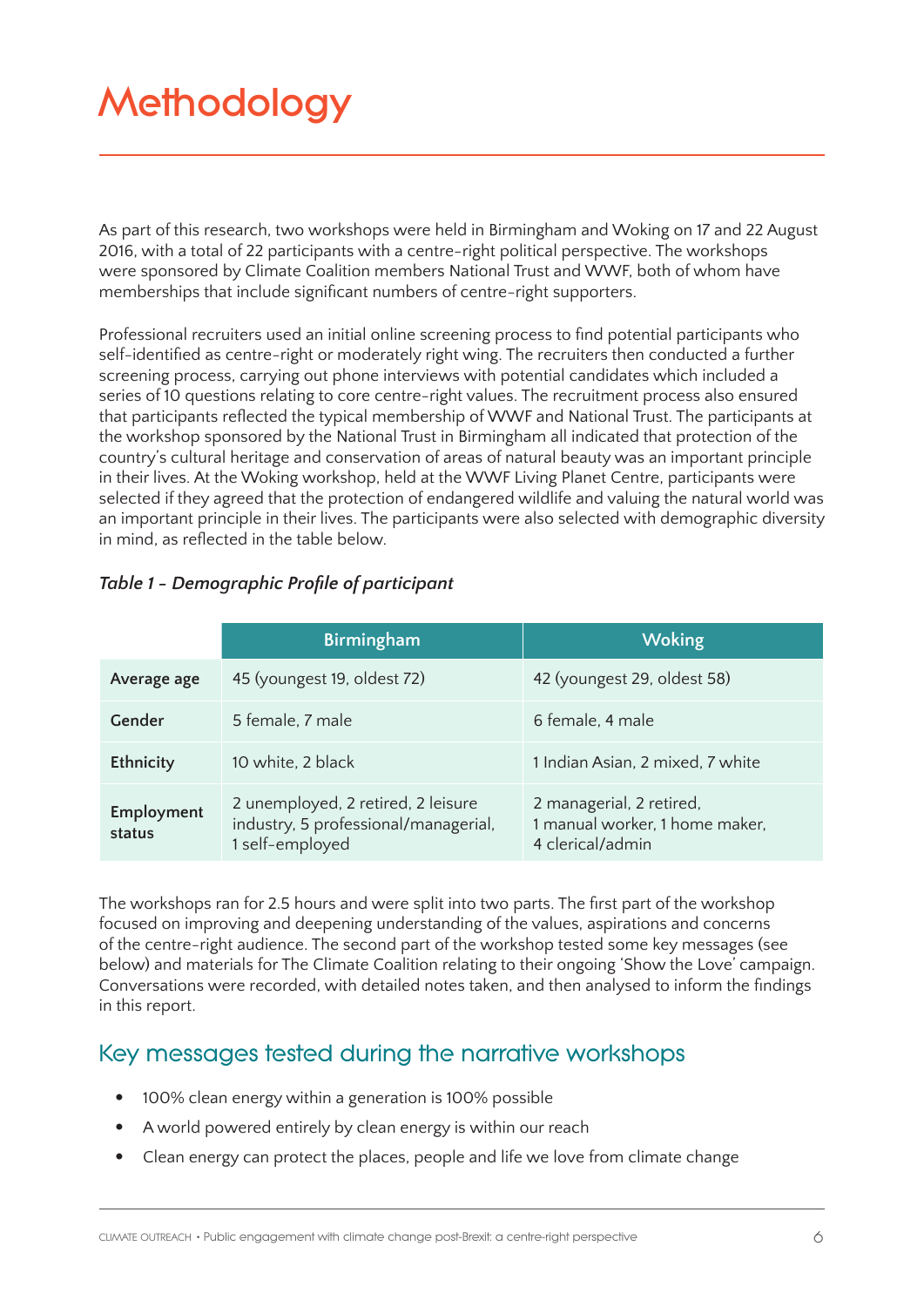## **Findings**

## **Values, attitudes and concerns**

The values which participants highlighted as important included **honesty, integrity and achievement** - admirable people were those who had done something with their lives and were **contributing to society**. Disregard for freeloading wasn't reserved for the usual culprits - the poor work shy - but was as likely to be a charge levelled at wealthy and privileged individuals and powerful corporations abusing their advantages to further enrich themselves.

Honesty was seen to be in short supply. Indeed there was an endemic feeling of **distrust** towards elites, institutions and politicians. This was to some extent tempered by a sense of **faith in ordinary people**. The belief in the inherent goodness of ordinary folk was articulated through strong and widespread statements of **pride** in Britain.

Britishness was often conceptualised as about **people and attitudes, rather than the landscape**. The admirable qualities of the British people were demonstrated through institutions (our democracy) and willingness to welcome incomers. This pride was accompanied with a feeling of **loyalty** towards the people of Britain. Olympic success and the **Brexit** vote were a vindication of the pride people felt. **Economic concerns** were uppermost in people's minds, but with a broader sweep post-Brexit, extending to discussions of trade and Britain's place in the world.

**New communication technologies** were discussed with a sense of unease and disquiet. These technologies were thought to be eroding the sense of community and taking away people's free time and **corrupting childhood and family relations**. Mealtimes were seen as an anchor, a sanctuary in this sea of change, a place and time where traditions are enacted and **a reassuring sense of continuity and tradition**.

## **Results from message and materials testing**

### **Brexit and the environment**

There was a shared feeling that **Brexit is an opportunity for Britain to be better**, to do better by its children, and even to be a cleaner, greener place. The perception that Brexit was an opportunity for the people of Britain to **take back control** of their country was important:

*"I think at the end of the day it's the will of the people isn't it? It's like Brexit, it's the will of the people that actually decides these things."* (Female, Birmingham)

*"If you believe, if you put your mind to it, you can achieve anything."* (Male, Birmingham)

There was a definite sense of Britishness when talking about what elements of control over the environment were perhaps now more possible - protecting the green belt, for example. However, **the needs of nature were very much something that has to be balanced with the needs of people for housing and jobs**. The environment is something that is not only about trees, regulation, or water quality. It is something tied up with memory, culture, and a place where love is expressed across generations.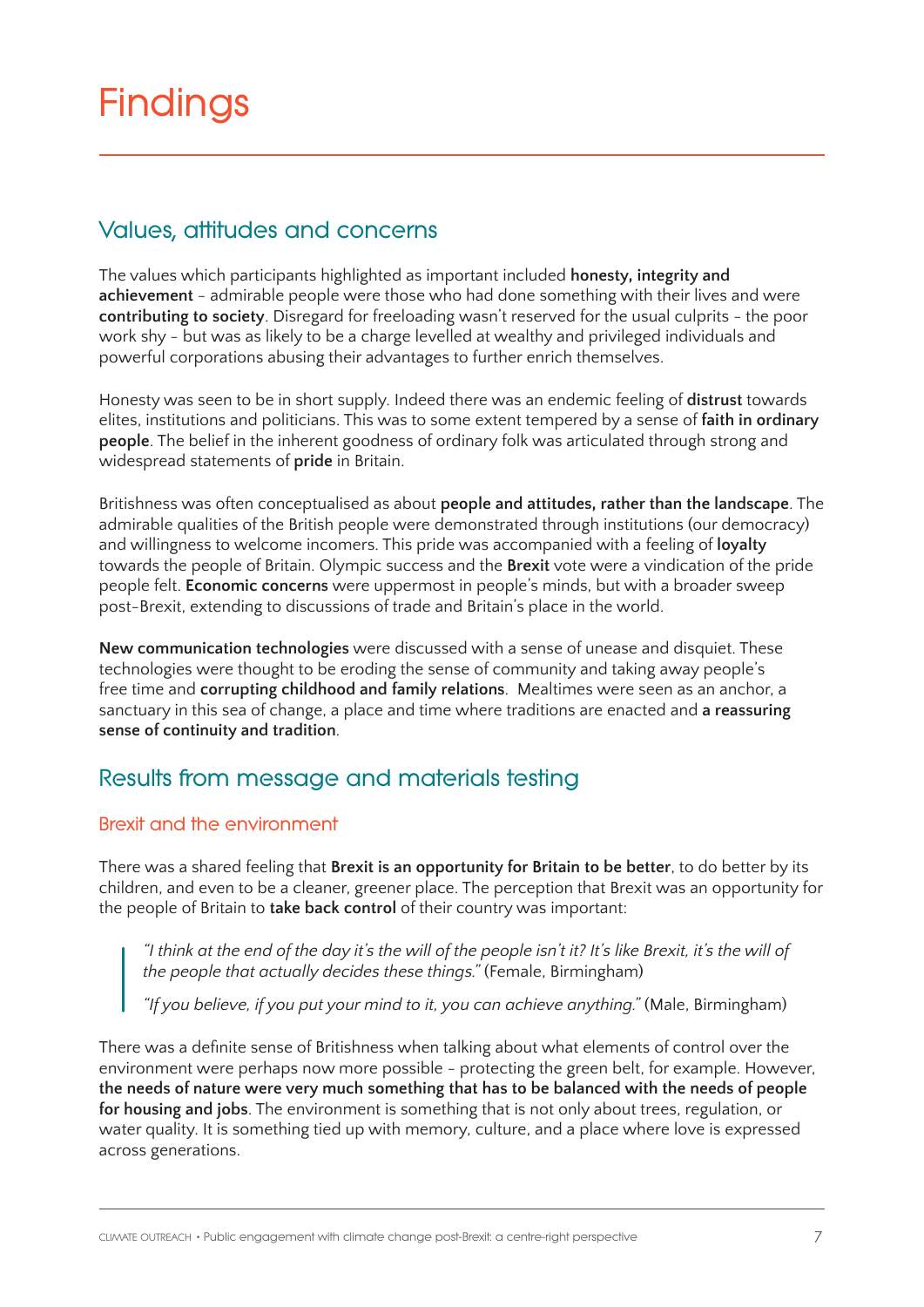Participants' responses to messages which talked about Brexit as an opportunity for greater control over the environment were sometimes tempered by a sense of mistrust:

*"It means I have to trust other people, other countries and if I have to rely on everyone else how you going to do it?"* (Female, Woking)

*"Having more control over our environmental laws is good, as long as they're transparent."* (Female, Woking)

*"It should be an opportunity to improve our environment but sadly I think it will be a wasted opportunity."* (Female, Woking)

In addition, participants responded positively to the suggestion that Brexit is an opportunity to set high environmental standards **for the sake of our children** - a finding that is backed up by recent post-Brexit polling by Friends of the Earth (Guardian, 2016):

*"Our children are going to benefit from it and their children. It's absolutely our duty, yeah."* (Female, Woking)

#### **Clean energy messaging**

A number of specific phrases, messages and concepts were tested as part of this research (see key messages page 5). **Participants liked the positive tone of the messaging**, picking up on the sense of pride and optimism people felt about Britain's role in the world:

 *"You can shape your Britain, is very empowering. If you believe you can, you will."* (Female, Birmingham)

*"It's 100% possible and let's lead the way."* (Male, Birmingham)

*"I liked the positivism of the first message. We can do this."* (Female, Birmingham)

However, the use of numbers in the *"100% clean energy within a generation is 100% possible"* didn't test well. People generally did not feel they had the knowledge and information they needed to be able to judge the feasibility of the message, and their initial instinct was to distrust the claim:

*"It's not going to happen."* (Female, Birmingham)

*"Without any information I couldn't say, it's just words on a bit of paper."* (Male, Birmingham)

*"But a lot of things they are saying, the facts and figures that are pumped out, well, who knows".* (Male, Birmingham)

*"I don't like the 100% message because it's not feasible, not realistic".* (Male, Woking)

*"Clean energy can protect the places, people and life we love from climate change"* tested well in Woking and whilst not greeted with the same unanimous praise in Birmingham certainly was not singled out for criticism:

*"Protect - it's not saying we are definitely going to do, but we are going to protect. Like I'm going to protect my children when they are crossing the road, so that word is really key."* (Female, Woking)

"And it talks about the people who are close to us, the people we love." (Female, Woking)

*"I like the 3 Ps, protect, places and people."* (Male, Woking)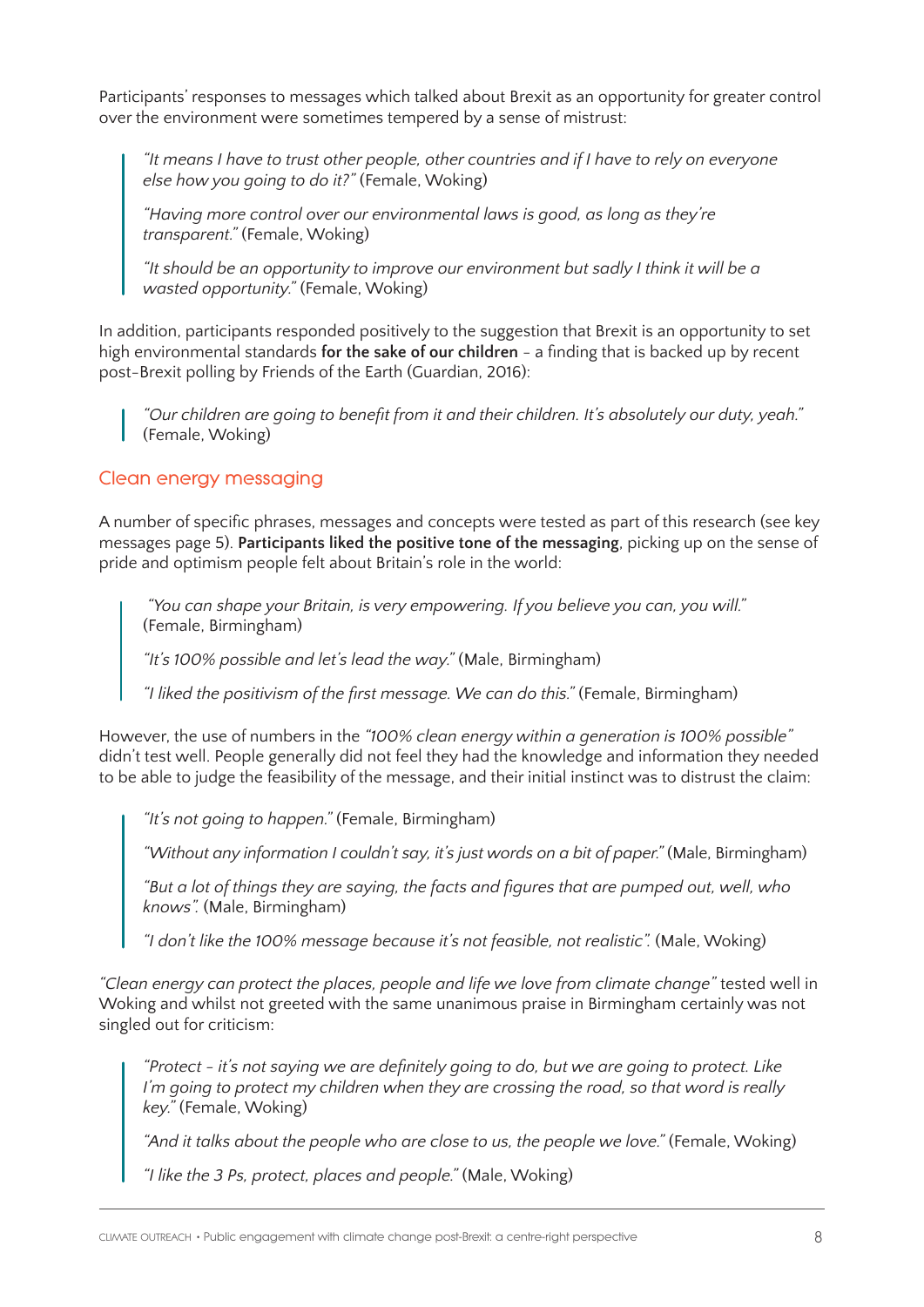# **Centre-right portrait**

In the second half of this report, we outline key values and principles that consistently arise in our research with this audience and illustrate how they map onto conversations about climate change.

Since [our first report](http://climateoutreach.org/resources/a-new-conversation-with-the-centre-right-about-climate-change) focusing on how to better engage this audience in 2013, Climate Outreach has developed a strong portfolio and growing evidence-base on how individuals with centre-right values engage with climate change. Through **desk research, interviews with key stakeholders in the UK and Europe**, and roundtables with **leading centre-right communication experts**, we have built up a detailed picture of who centre-right citizens are, and how they think about climate change. What follows is a mixture of results from this portfolio of research, combined with new data and findings from the recent narrative workshops described above.

## **Core values and principles**

Table 2 lists eleven core centre-right principles that have been identified in our research. The right hand column lists some quotes from the Birmingham and Woking narrative workshops which illustrate these principles 'in action'.

| Table 2 - Eleven core centre-right principles |  |  |  |
|-----------------------------------------------|--|--|--|
|                                               |  |  |  |

| Principle                                                                                                                              | <b>Illustrative quotes</b>                                                                                                                                                                                                                                                                                                                                |
|----------------------------------------------------------------------------------------------------------------------------------------|-----------------------------------------------------------------------------------------------------------------------------------------------------------------------------------------------------------------------------------------------------------------------------------------------------------------------------------------------------------|
| Maintaining the status quo<br>Wariness of novelty and change                                                                           | "Sunday dinner was a tradition. We never, ever have<br>a Sunday lunch now because it doesn't conform with<br>people's lives. If I could wave a magic wand the one<br>thing I would bring back would be the Sunday lunch."<br>"Everything's just moved too fast."<br>"Technology will create a catastrophe, if you think it<br>through, the implications." |
| <b>Control and closure</b><br>Comfortable with a structured,<br>consistent and straightforward<br>framework for interpreting the world | "Nuclear energy will solve all those problems."<br>"That's just common sense. But a lot of things they are<br>saying, the facts and figures that are pumped out,<br>well, who knows?"<br>"Society also put in place children's rights and it all<br>went wrong after that. I didn't have any rights and I<br>still achieved what I achieved."             |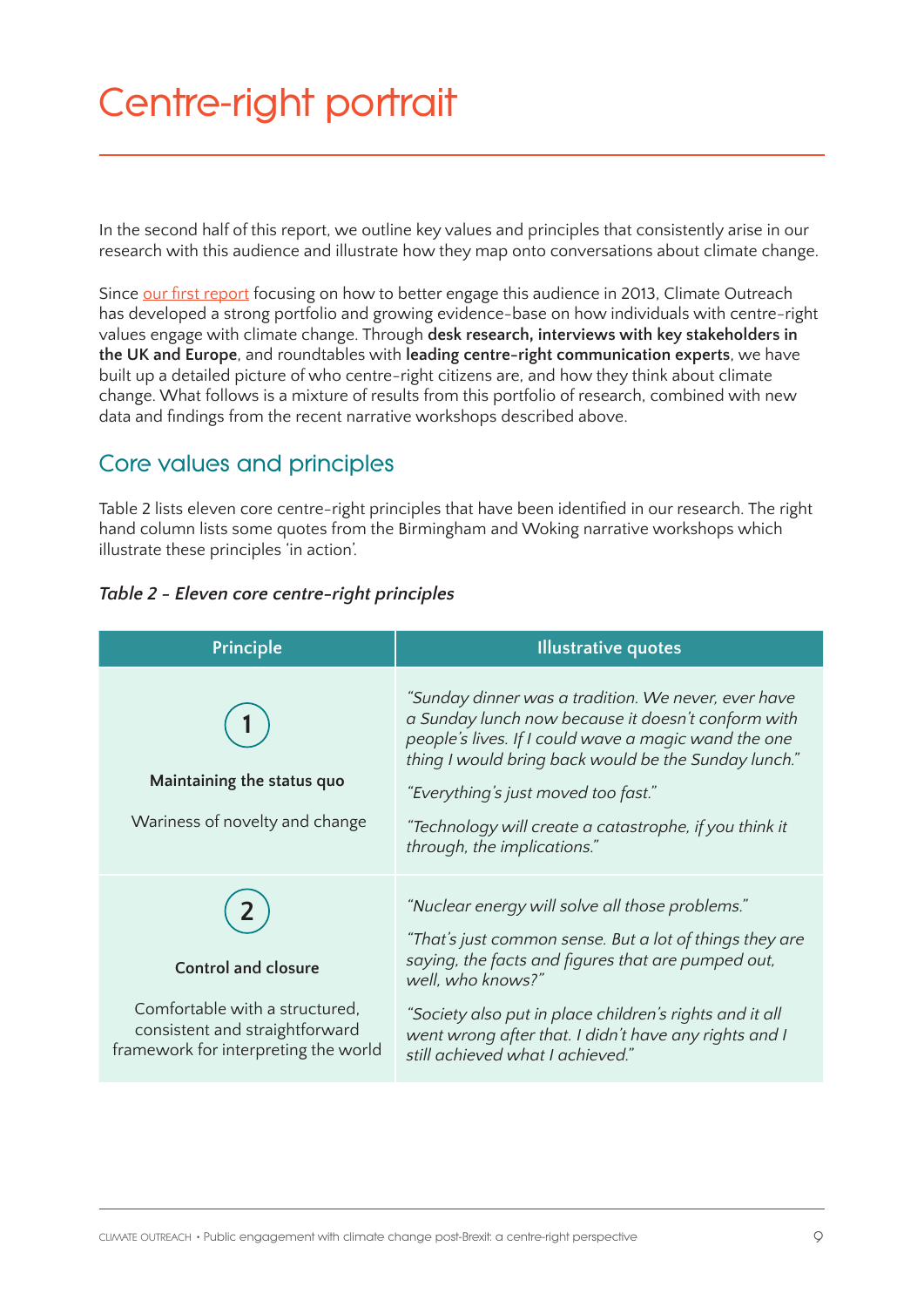| Respect for authority and tradition<br>Favourable towards heritage and<br>existing cultural institutions                                   | "I think that's getting lost on the younger generation,<br>something like going to a castle would be exciting.<br>But now, go and watch a film, so many different<br>entertainments, new technology. So maybe heritage is<br>something less important for families."<br>"Our heritage is at risk because of changes in<br>employment, the need for more housing, so green belt<br>and historical building stock are at risk from the need<br>for land."<br>"Celebrating the Queen's 90 <sup>th</sup> this year - the cherry on<br>the cake."                                                                                                        |
|--------------------------------------------------------------------------------------------------------------------------------------------|-----------------------------------------------------------------------------------------------------------------------------------------------------------------------------------------------------------------------------------------------------------------------------------------------------------------------------------------------------------------------------------------------------------------------------------------------------------------------------------------------------------------------------------------------------------------------------------------------------------------------------------------------------|
| Intergenerational duty<br>The 'Burkean contract' between the<br>living, the dead and the yet-to-be-<br>born, and a sense of responsibility | "Our children are going to benefit from it and their<br>children. It's absolutely our duty, yeah."<br>"Protect  Like I'm going to protect my children when<br>they are crossing the road, so that word is really key."<br>"That's what we've all been talking about. Should be<br>more like 'You can do this for the next generation.'<br>That's missed."                                                                                                                                                                                                                                                                                           |
| Integrity & authenticity<br>Defence of honesty and purity<br>against corruption/pollution/<br>health/vested interests                      | "You don't know until a year, 5 years or 10 years down<br>the line that you find out they are lying. Like the banks,<br>everything was supposed to be fine then we had a<br>huge crash."<br>"We need limits to multiculturalism so we retain Britain<br>as Britain. I've seen our country diluted over so many<br>years."<br>"What's going into food, the GMOs and all that,<br>people having a lot of heart attacks. So many people<br>are dying a lot earlier."                                                                                                                                                                                   |
| Scepticism of centralisation<br>Including 'big government';<br>a preference for pragmatism                                                 | "I don't like giving to big charities, I don't want to give<br>money to the man at the top. If I know the face then I<br>will give money."<br>"10 years ago I was quite vocal with Birmingham City<br>Council about recycling and they said they couldn't<br>recycle plastics. Birmingham, a centre of industry, and<br>we haven't got any facilities for recycling plastics? And<br>then because the EU said we've got all these targets to<br>meet we have actually got to go and do it now."<br>"Being part of the EU should protect our resources but<br>it didn't and I think the same will happen now, whether<br>we are independent or not." |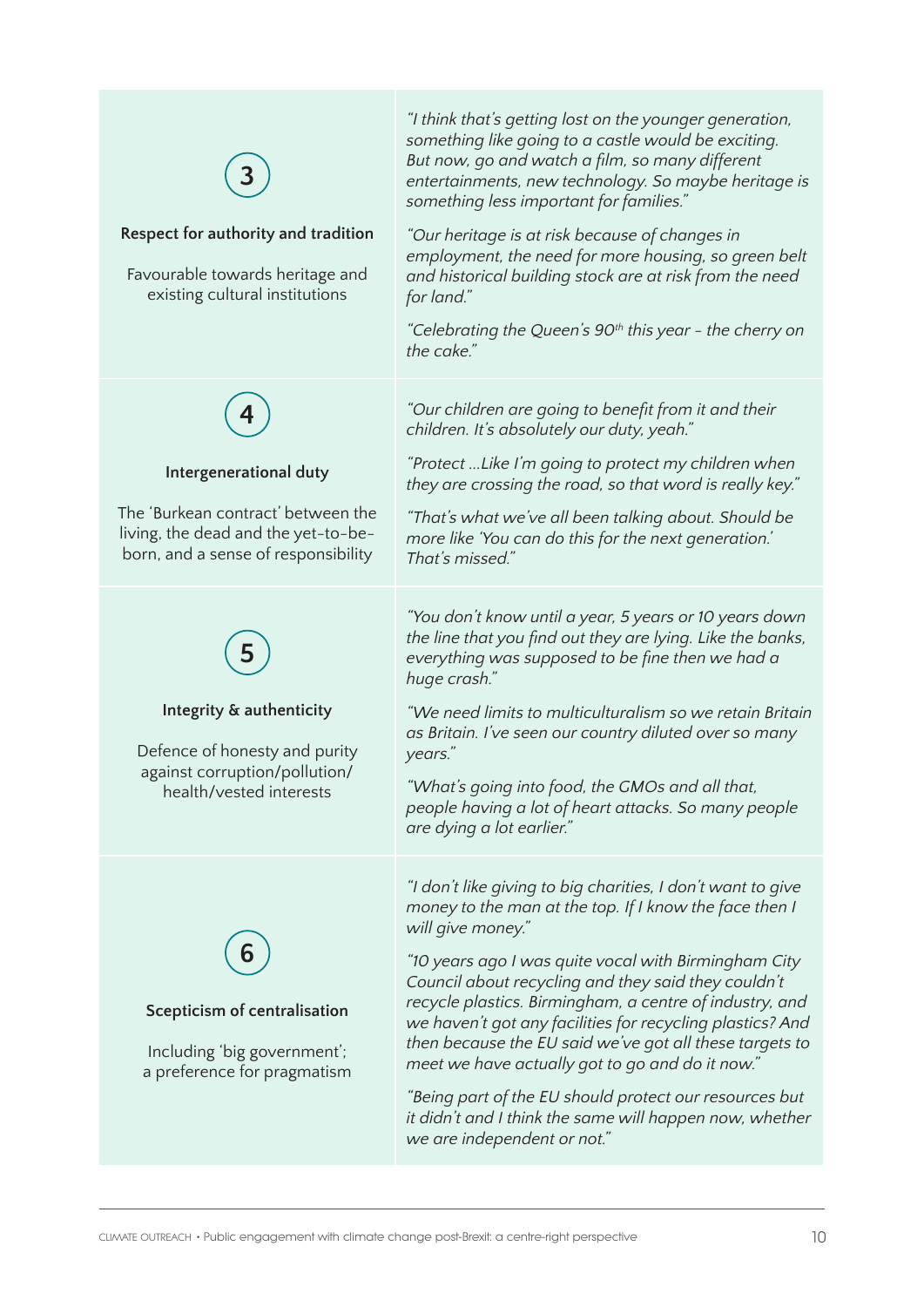| <b>Conscientiousness</b><br>Being thorough, careful, vigilant,<br>disciplined and polite<br>Security, sacrifice & loyalty<br>To the in-group | "You can't trust anyone."<br>"Everyone has an agenda."<br>"I don't think people are allowed to have an opinion<br>anymore. When people were talking about how they<br>were going to vote on Facebook everyone else was<br>jumping on it, going mad."<br>"I am proud of the support we give to people who are<br>in need - our country looks after its people."<br>"I think people make Britain what it is."<br>"It's fantastic what the police must be doing in London                                          |
|----------------------------------------------------------------------------------------------------------------------------------------------|-----------------------------------------------------------------------------------------------------------------------------------------------------------------------------------------------------------------------------------------------------------------------------------------------------------------------------------------------------------------------------------------------------------------------------------------------------------------------------------------------------------------|
| (family, community, country)                                                                                                                 | behind the scenes to stop terrorism, when we look at<br>France and Germany and Belgium."                                                                                                                                                                                                                                                                                                                                                                                                                        |
| <b>Fairness</b><br>Success is rewarded; transgressions<br>are punished; keeping things in<br>balance is important                            | "I have an issue with people who don't contribute<br>to society, who are a financial drain, who don't<br>contribute to the country or the world."<br>"I am proud of our diversity. Incomers working hard to<br>achieve what they have."<br>"Some people abuse it, landlords taking lots of money<br>from the state to support high rents. It needs better<br>policing."                                                                                                                                         |
| The good life<br>An aspiration to happiness,<br>good health, and wellbeing                                                                   | "I would never change my childhood. Kids today it's all<br>ipads."<br>"The earth, the environment, going out into the garden<br>and getting muddy, that is still being part of a kid."<br>"I'm proud of the freedom of expression we've got, the<br>humour we've got."                                                                                                                                                                                                                                          |
| <b>Aesthetics</b><br>Sensitivity to negativity, ugliness<br>and breaches of purity;<br>appreciation of natural beauty                        | "I've got a friend who lived in a house which was<br>built on a landfill and all the fumes were making the<br>children sick. I'm poisoning my kids, I'm poisoning my<br>family."<br>"I remember when there was no such thing as sodium<br>fluoride in the water. I remember when you weren't<br>allowed to let the child chew the end of the cot<br>because of lead in the paint. Keep the good and chuck<br>out the bad."<br>"And soon there won't be any elephants left. It makes<br>me cry when I see that." |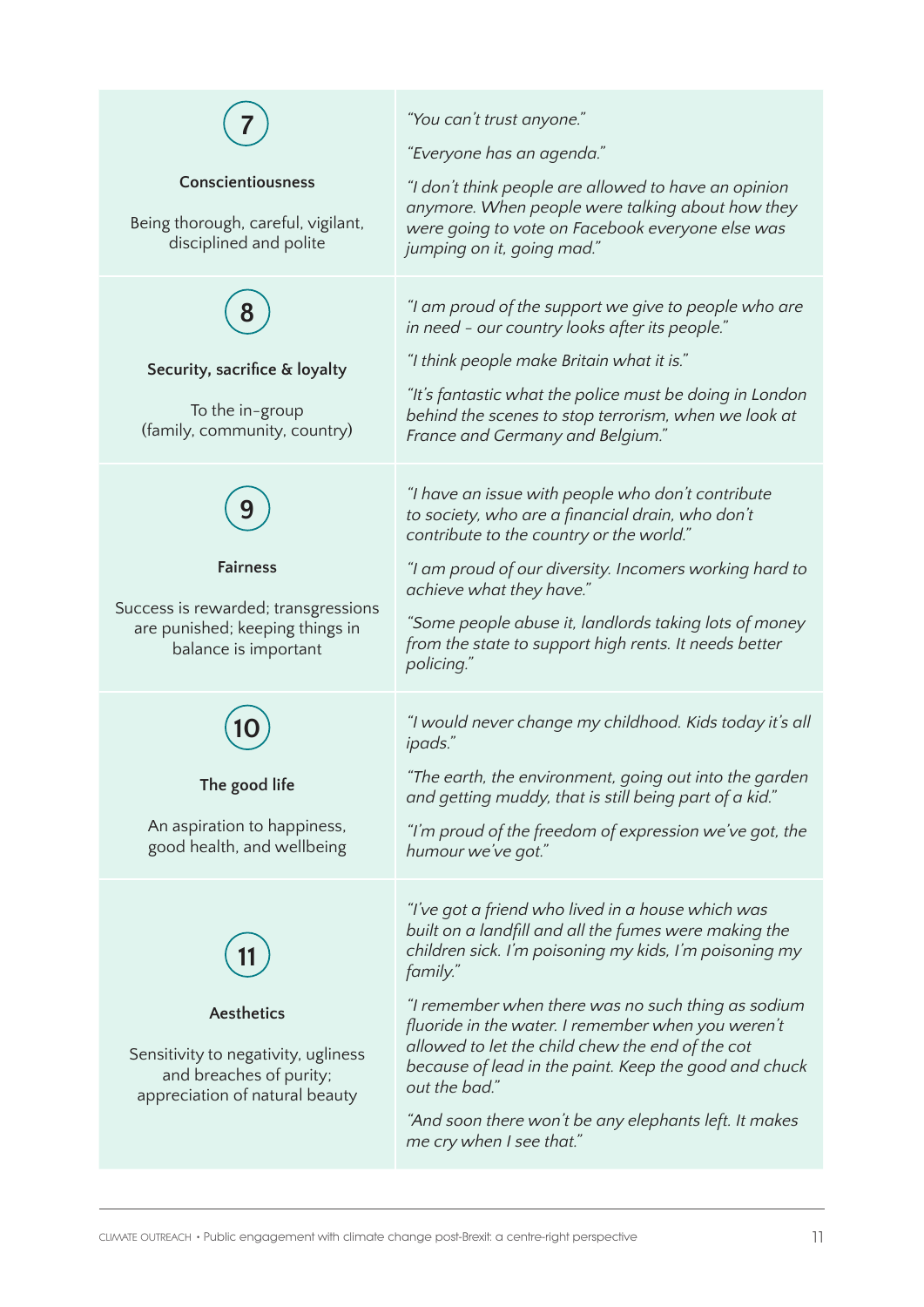## **What is loved and needs protecting?**

Table 3 lays out how the internal values and principles of centre-right audiences often find external expression. These are the features of the world which centre-right consistently hold dear in our research. The table cross-references the 'things that are loved' with the eleven principles in Table 2.

| The things that are<br>loved/need protection | The principles this relates to |
|----------------------------------------------|--------------------------------|
| Continuity and a sense of control            | 1, 2, 4, 6                     |
| Family                                       | 4, 8, 3                        |
| Air quality and beauty of nature             | 9, 11, 5                       |
| Cultural heritage                            | 3, 5                           |
| Wellbeing, health & quality of life          | 10, 8                          |
| The green and pleasant land                  | 11, 8                          |
| A sense of balance                           | 9                              |
| Efficiency                                   | 7,6                            |
| Purity of nature                             | 11, 5                          |

|  | Table 3 - What centre-right audiences want to protect |  |  |
|--|-------------------------------------------------------|--|--|
|  |                                                       |  |  |

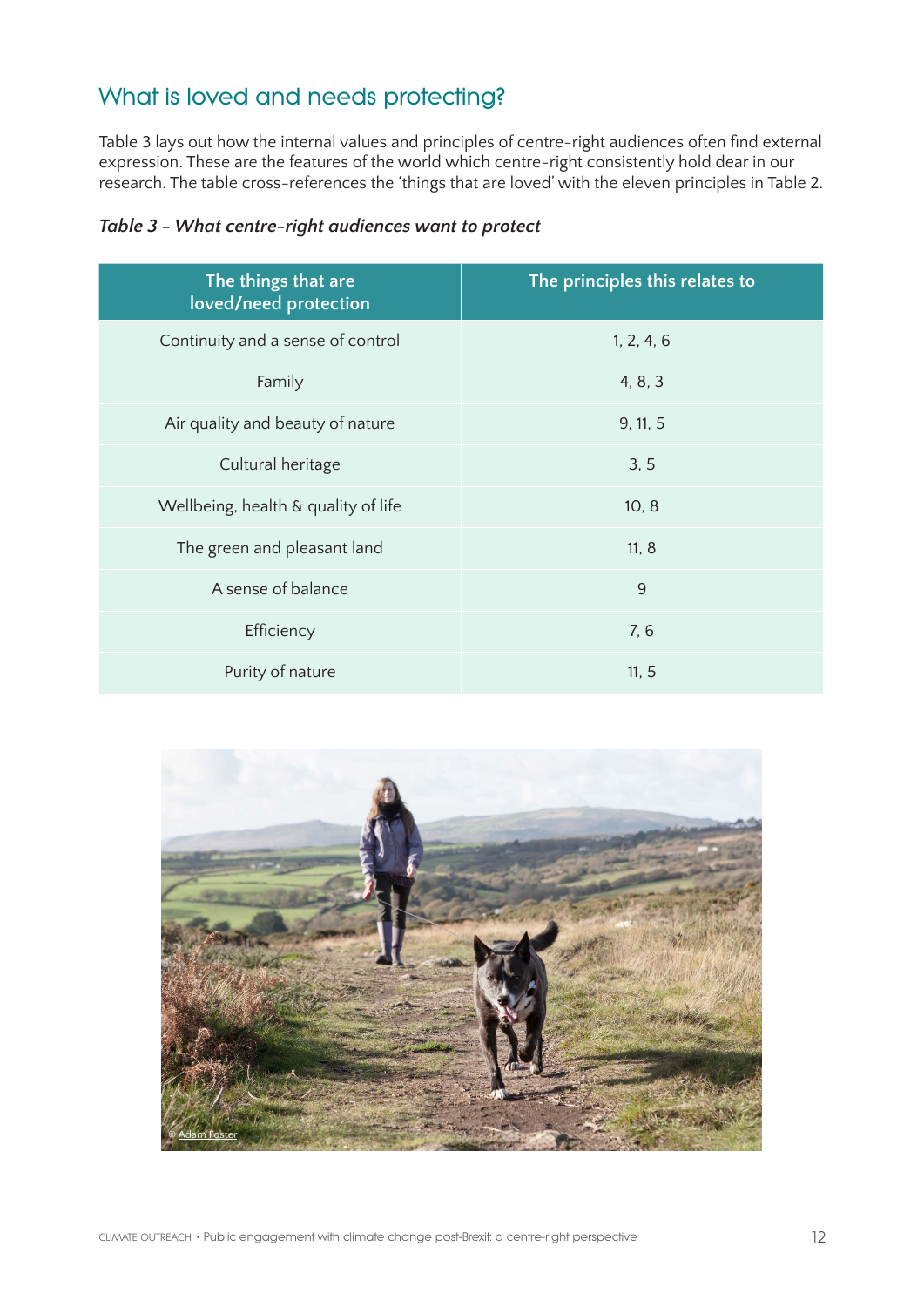## **Whom do centre-right audiences trust?**

Results from this project confirm the findings emerging from our previous centre-right research. In general, centre-right audiences distrust big institutions. **Governments, businesses, the news**  media, environmentalists, large charities<sup>1</sup> - all were seen as being untrustworthy. Credibility comes from authenticity and honesty. This is something earned through consistent patterns of behaviour demonstrating integrity and a willingness to admit mistakes. **Trusted messengers** are real ordinary people speaking their mind. **Centre-right audiences value transparency and accountability**. Respect will be shown to those who have made something of themselves and are contributing to society. Making money is OK, but it's important to be honest about motives. If someone is doing something to make money, they should say so. This audience is quick to smell a rat and are naturally cynical and critical of faceless institutions. As well as respecting direct and straightforward messaging, the centre-right are dismissive of overly positive or bold claims and projections. A great deal of standard environmental campaigning emphasises the exciting changes a low carbon future will bring - new opportunities, technologies and lifestyles. We find that **this audience rejects narratives with overly optimistic language about major change**s and are most inclined to accept language arguing for small, measurable and balanced changes.

## **Diversity within centre-right audiences**

## **Age**

In a recent poll of people's political positioning, 17% of UK voters identified themselves as centreright, with a further 45% who consider themselves as 'centre' (Opinium, 2016). 22% of those aged 65 yrs+, 20% of those aged 55-64, and 13% of both the 35-54 and 18-34 age groups self-identified as centre-right - so there is a drift towards older age groups among this audience, although people with centre-right values can be found among all age groups.

Research shows the younger centre-right audience (under 30) appears less sceptical of the climate science and more open to renewable policy. Communications about climate change is most effective with this younger generation, who 'get' the problem but want it presented with distinctly centre-right language solutions. Younger audiences in general are much better informed about climate risks and policies. In one poll of conservative voters under 25 years old, 40% said they "could not vote for this party without a strong climate policy" (YouGov, 2013).

#### **Rural/urban**

80% of people in Britain live in urban areas, and many of the surrounding country areas are dominated by retirement homes, second homes, and commuter homes for urbanites. The dominant perspective on the countryside is therefore urban - a primarily aesthetic response, shaped by television and occasional day trips.

In our previous research with this audience, people associated countryside with air quality, nature, landscape, community and national identity. There is little consideration among urbanites of the countryside as a place for producing food or economic products. Attitudes to this domain are fundamentally defensive and conservative - wishing to defend the countryside's iconic identity and historic values - and people are highly resistant to visual change.

<sup>1</sup> The National Trust and Macmillan Cancer Support were notable exceptions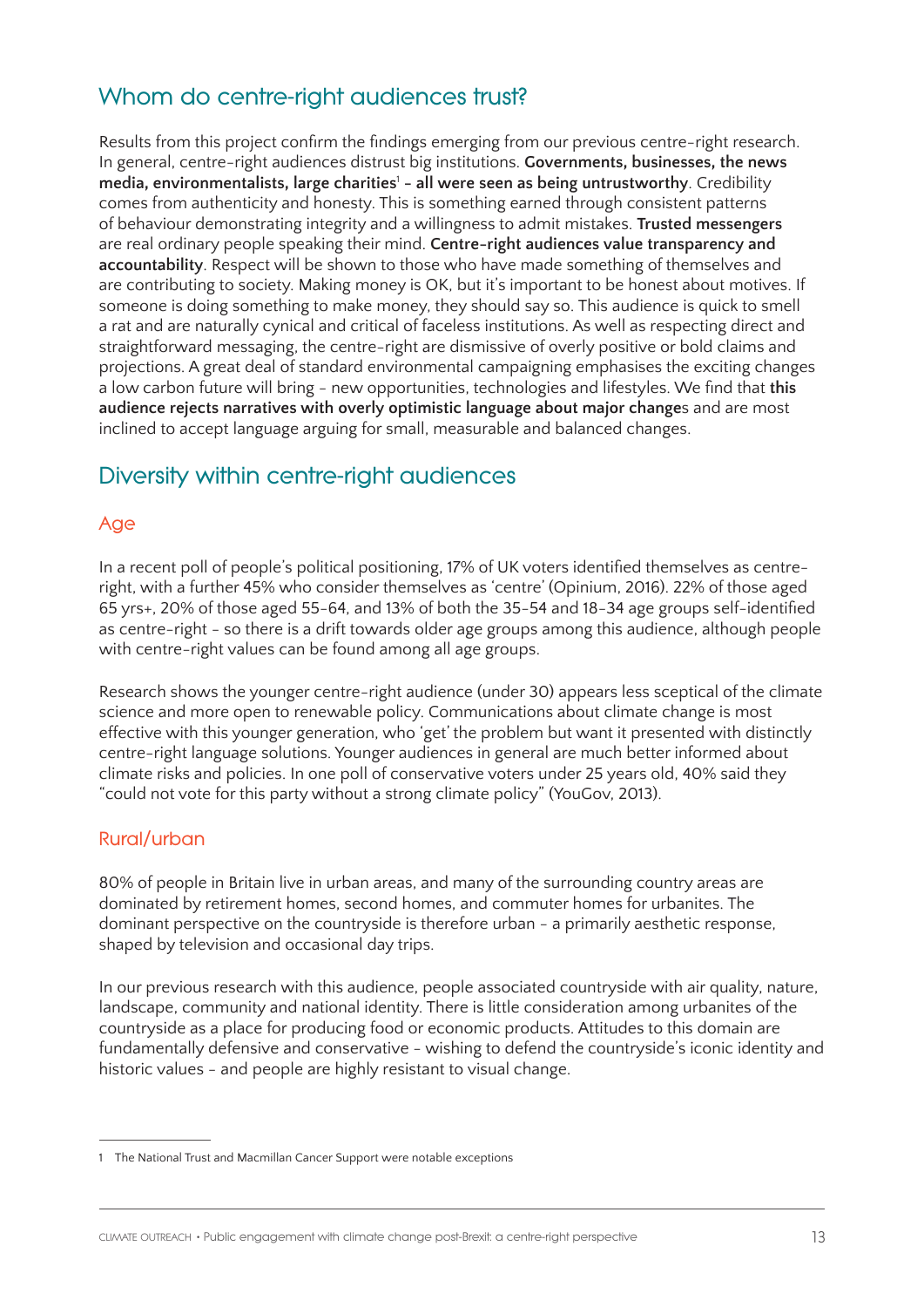Cities are the domain within which people are most welcoming of change and where the low carbon future offers the most positive changes - for example, in terms of improvements to air quality following the wide scale adoption of low emission vehicles.

#### **Gender**

In recent polling, 27% of males and 18% of females self-identified as centre-right (Opinium, 2016). Although there was no specific testing of this in the Woking and Birmingham workshops, analysis of the recordings does suggest a greater propensity to mention the duty to future generations amongst female participants. However, given the small numbers involved, it is not possible to generalise from this sample to the broader population. Other research, though the evidence isn't emphatic, shows women are less likely to be sceptical of climate change than men (Scientific American, 2015). Conservative white males are the group most likely to be sceptical of climate change (Guardian, 2011).

### **Place identity**

Place and people's relationship to it are increasingly been seen as a driver in identity. The Birmingham workshop participants were more homogeneous in their identity than the group in Woking, and there was a definitive working class character to that Birmingham workshop identity. All the participants in Birmingham voted for Brexit, but at least two of the Woking participants voted to stay in. Whilst three Woking participants mentioned news media they trusted, no expression of trust towards the media was forthcoming in Birmingham. The Birmingham group expressed a stronger sense of place identity than the group in Woking. In fact the latter group made no mention of Woking, which may in part reflect the commuter belt status of the town. The Birmingham participants were as likely to identify as being from Birmingham as Britain.

## **Attitudes to climate change**

Social research consistently shows that **people do not tend to spontaneously mention climate change as a future or present threat**. This is as true of centre-right audiences as the broader public. **There is a limited understanding of, and limited day to day attention paid to, climate change.** Conversations about climate change quickly become discussions of recycling and other more immediate and local environmental concerns. There is strong distrust of the numbers and data. **Though estrangement from the science is not unique to centre-right audiences, mistrust of the sources of that information compound and reinforce the barriers to communication.** There is a widespread sense by the centre-right that energy and climate change is an issue driven by leftwing political priorities and prone to hype and exaggeration (i.e. not 'balanced'). Therefore, any attempt to force through a watertight argument built on the science of climate change may backfire because big numbers can arouse suspicion or provoke challenges. The important thing is that the centre-right care more about the consequences of climate change and how to address these, not that they accept every last facet of the climate change 'story'.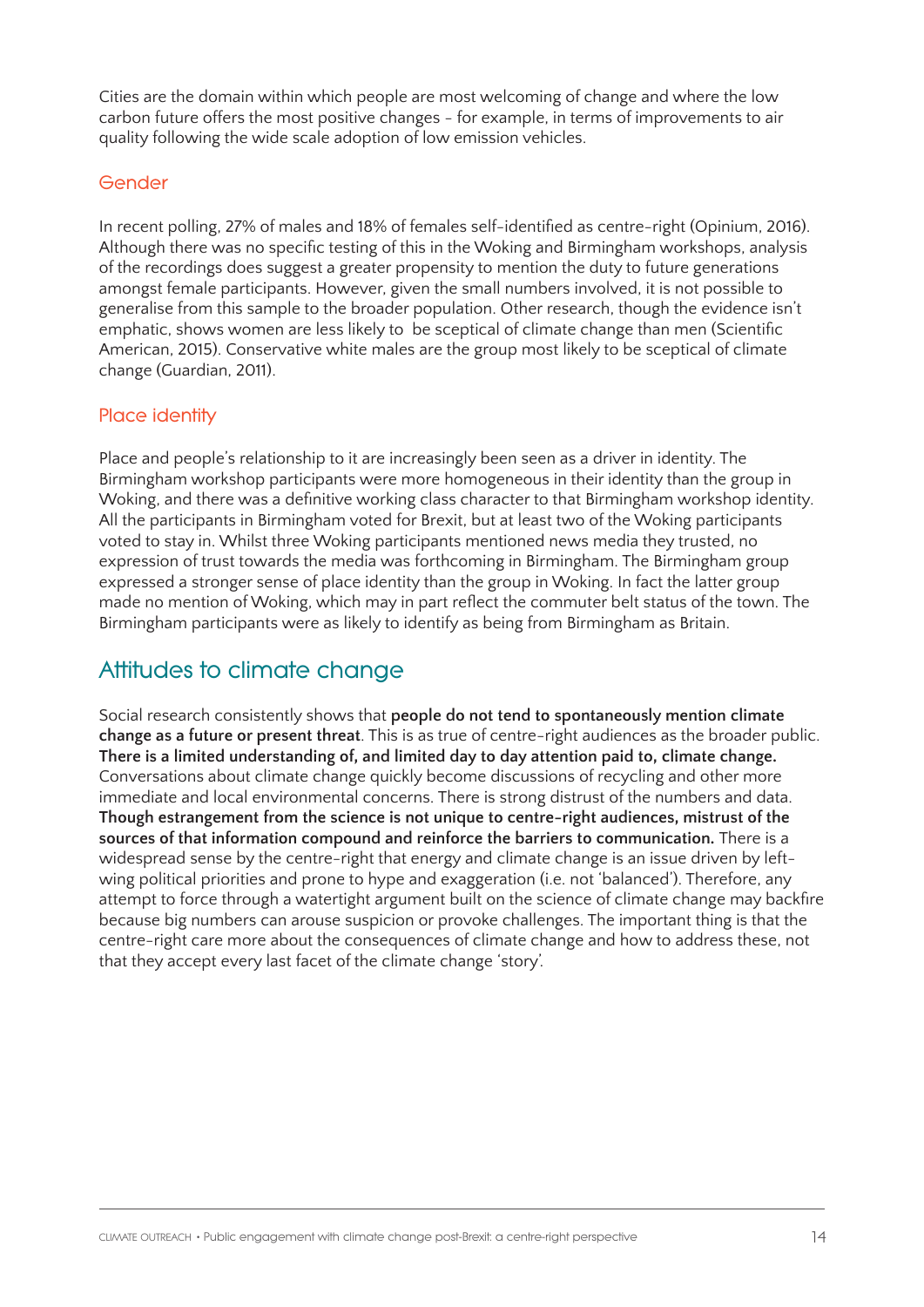## **Language, frames and words to use and to avoid**

### *Table 4 - Do's and Don'ts for framing messages about climate change with centre-right audiences*

| Do's                                                                                                                                                                                                      | Don'ts                                                                                                                                                                                                              |
|-----------------------------------------------------------------------------------------------------------------------------------------------------------------------------------------------------------|---------------------------------------------------------------------------------------------------------------------------------------------------------------------------------------------------------------------|
| Use personal stories and testimony, not 'big<br>numbers' to talk about climate change.                                                                                                                    | Don't force the issue of 'accepting' climate<br>change - most people acknowledge it and<br>have a sense that the weather is changing.                                                                               |
| On energy-saving, rely on the logic of<br>avoiding wastefulness rather than the more<br>contentious concept of 'fuel poverty.' The<br>most useful terms may be renew, renovate,<br>modernise, and update. | Don't stress change - people are averse to<br>change in the home environment. Rather,<br>highlight that important values (comfort,<br>family, appearance, retreat, security) will be<br>continued and strengthened. |
| Lead with the 'co-benefits' of renewables<br>(health, wellbeing) but don't use the term<br>'co-benefits' - it is jargon that is not positively<br>viewed.                                                 | Don't over-hype or exaggerate the likely<br>benefits of renewable technologies - over-<br>optimistic claims are likely to backfire.                                                                                 |
| Conversion, transfer, and shift are useful<br>substitutes for the word 'change' in the<br>context of the shift to renewables.                                                                             |                                                                                                                                                                                                                     |
| Be honest and authentic when campaigning<br>on large-scale renewables - don't 'oversell'<br>their benefits.                                                                                               | Don't assume big corporations are well<br>regarded.                                                                                                                                                                 |
| Make a clear distinction between younger<br>and older centre-right audiences. Scepticism<br>about climate risks is much rarer among<br>conservatives who are under 30.                                    | Don't rely on big numbers - claims about<br>the efficiency or profitability of renewable<br>technologies may not be trusted.                                                                                        |
| Provide reassurance - if possible, foreground<br>ways that people can exercise control and<br>choice over the speed and nature of change.                                                                 | Don't assume typical environmentalist<br>language will work.                                                                                                                                                        |
| Emphasise that climate policies mean<br>striking a sensible balance in which everyone<br>stands to gain - a sensible middle course<br>that is good for our health, and good for our<br>environment.       | Don't rely on messengers who are perceived<br>as having a vested interest in clean energy<br>technologies.                                                                                                          |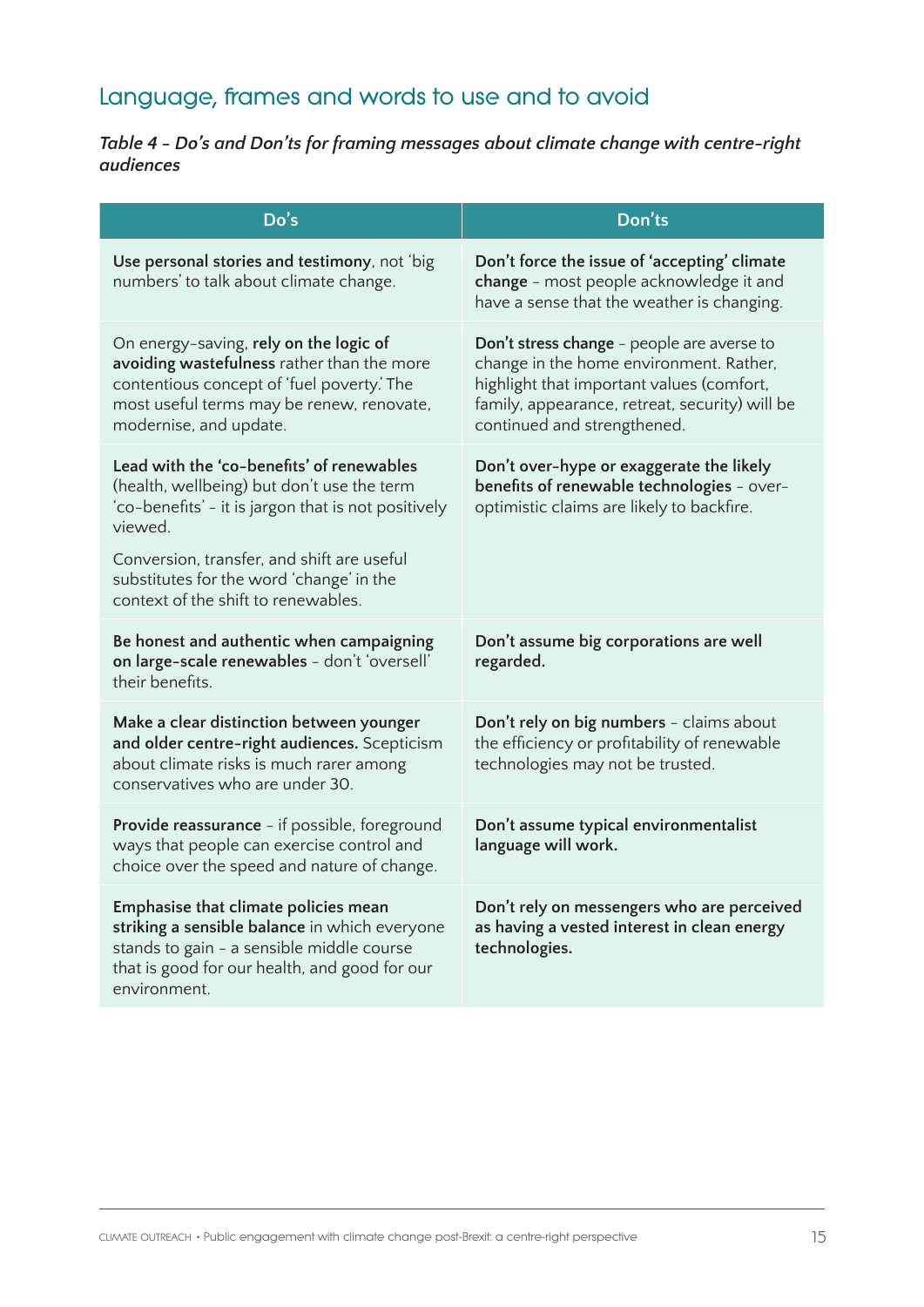Table 5 lists individual words which, either through our previous audience testing or on the basis of our experience and knowledge, will be most appropriate to use with a centre-right audience, and the principles (see Table 2) which they most closely relate to.

### *Table 5 - Words to use*

| <b>Words to use</b>                                                                                                                                               | Principle                                                                                                                                                                                      |
|-------------------------------------------------------------------------------------------------------------------------------------------------------------------|------------------------------------------------------------------------------------------------------------------------------------------------------------------------------------------------|
| Stable/stability<br>Straightforward<br>Settled/settlement<br>Moderation                                                                                           | <b>Control and closure</b> - comfortable with a structured,<br>consistent and straightforward framework for interpreting<br>the world.                                                         |
| Order                                                                                                                                                             | Scepticism of centralisation - including 'big government'.<br>A preference for pragmatism.                                                                                                     |
| Duty<br>Tradition<br>Ambition<br><b>Fairness</b>                                                                                                                  | Respect for authority and tradition - favourable towards<br>heritage and existing cultural institutions.                                                                                       |
| Resolve/resolution<br>Predictable<br>Balance<br>Proportionate<br>Fair/fairness<br>Clear/clarity<br>Simplicity<br>Real/reality/realistic<br>Consistent/consistency | Fairness - success is rewarded. Transgressions are<br>punished. Keeping things in balance is important.                                                                                        |
| Innocent/beautiful/pure<br>Dirty/filthy<br>Pollution<br>Waste<br>Ugly<br>Messy                                                                                    | Aesthetics - sensitivity to negativity, ugliness and<br>breaches of purity; appreciation of natural beauty.                                                                                    |
| Efficient<br>Reliable<br>Reasonable/sensible<br>Integrity<br>Right<br>Decent<br>Realism                                                                           | <b>Conscientiousness</b> - being thorough, careful, vigilant,<br>disciplined and polite.                                                                                                       |
| Secure/security<br>Prosperity<br>Investment<br>Defend/combat<br>Safe<br>Grow/growth                                                                               | Respect for authority and tradition - favourable towards<br>heritage and existing cultural institutions.<br>Security, sacrifice and loyalty - to the in-group (family,<br>community, country). |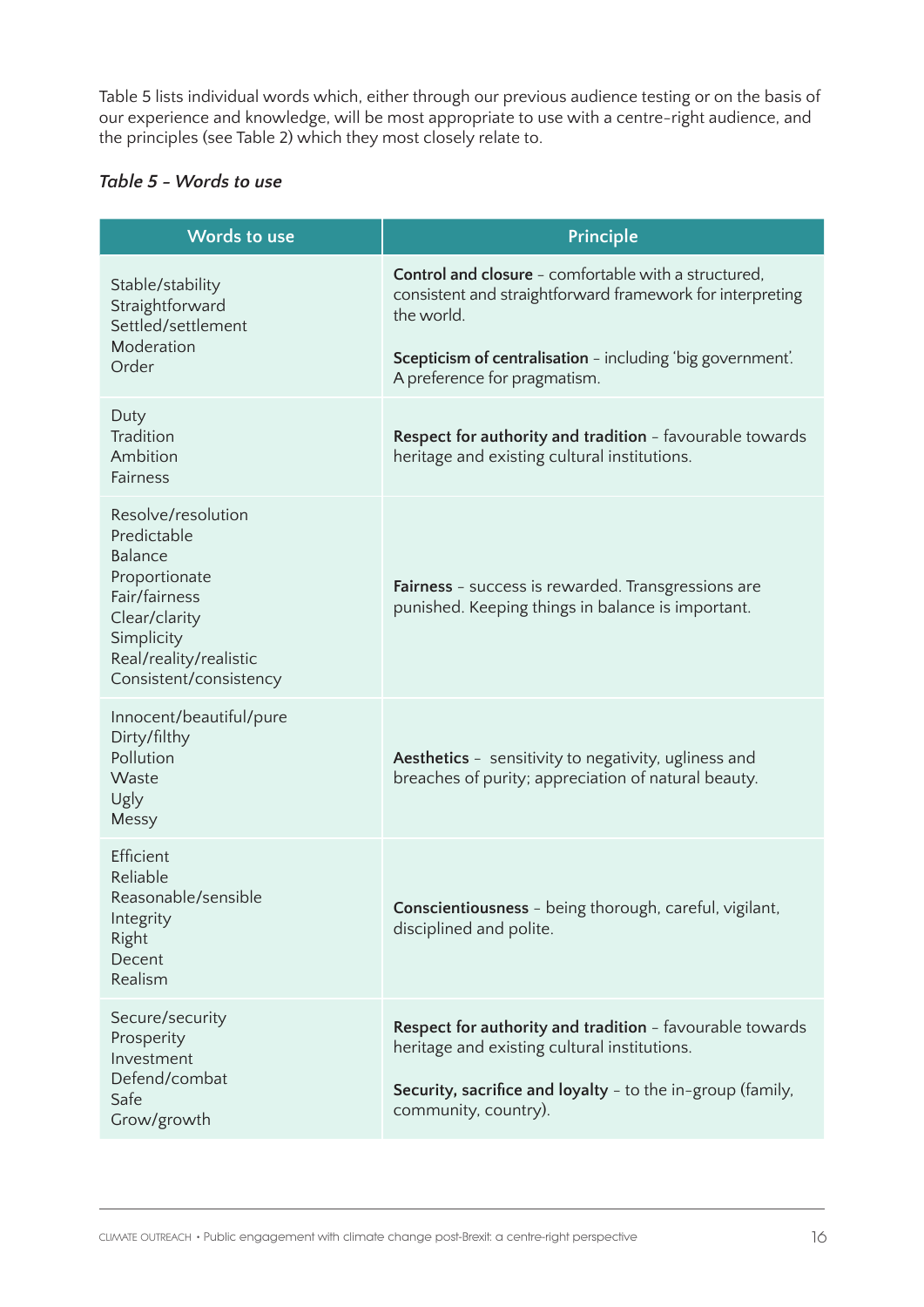## *Table 6 - Words to avoid*

| <b>Words to avoid</b>           |                                                                                                                                                                                                                                                                                                                                                                                                                                                                                     |  |
|---------------------------------|-------------------------------------------------------------------------------------------------------------------------------------------------------------------------------------------------------------------------------------------------------------------------------------------------------------------------------------------------------------------------------------------------------------------------------------------------------------------------------------|--|
| Eco and environmentalist jargon | Words such as green, eco, planet<br>Attacks on oil company greed<br>Moral appeals to 'save the planet'                                                                                                                                                                                                                                                                                                                                                                              |  |
| Left-wing tropes                | Social levelling: equal, entitled, alliance, unified, 'the rich'<br>and 'the poor'<br>Political terms that suggest rapid and radical change:<br>capitalism, revolution<br>Moralistic judgment: caring/uncaring, compassion, greed                                                                                                                                                                                                                                                   |  |
| Distancing language             | Those with centre-right values (like most people) are<br>strongly invested in their current needs, community and<br>locality. Therefore, avoid language that presents climate<br>change as a future problem that will affect foreign<br>countries or other species, or if this is unavoidably<br>the focus of your messaging, try to minimise the<br>'psychological distance' of the issue by beginning with<br>more localised, culturally congruent concerns for this<br>audience. |  |